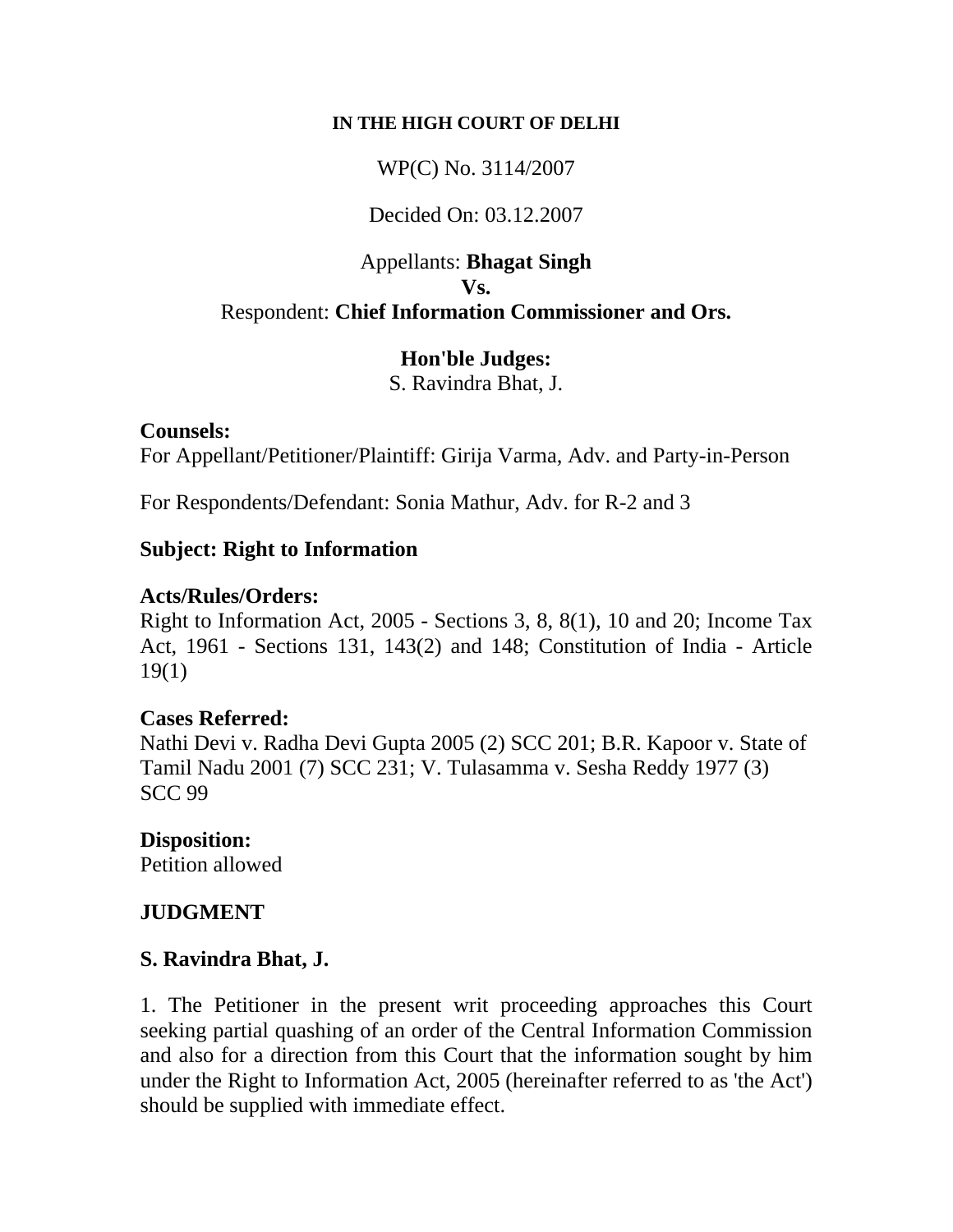2. The facts relevant to decide the case are as follows. The petitioner was married in 2000 to Smt. Saroj Nirmal. In November 2000 she filed a criminal complaint alleging that she had spent/paid as dowry an amount of Rs. Ten Lakhs. Alleging that these claims were false, the Petitioner, with a view to defend the criminal prosecution launched against him, approached the Income Tax Department with a tax evasion petition (TEP) dated 24.09.2003. Thereafter, in 2004 the Income Tax Department summoned the Petitioner's wife to present her case before them. Meanwhile, the Petitioner made repeated requests to the Director of Income Tax (Investigation) to know the status of the hearing and TEP proceedings. On failing to get a response from the second and third Respondents, he moved an application under the Act in November, 2005. He requested for the following information:

(i) Fate of Petitioner's complaint (tax evasion petition) dated 24.09.2003

(ii) What is the other source of income of petitioner's wife Smt. Saroj Nimal than from teaching as a primary teacher in a private school '

iii)What action the Department had taken against Smt. Saroj Nimal after issuing a notice u/s 131 of the Income 'tax Act, 1961, pursuant to the said Tax Evasion Petition.

3. The application was rejected by the second Respondent (the Public Information Officer, designated under the Act by the Income Tax department) on 10th January 2006 under Section [8\(1\)](javascript:fnOpenGlobalPopUp() of the Act, by reasoning that the information sought was personal in nature, relating to dowry and did not further public interest. The relevant portion of this provision is extracted below:

Exemption from Disclosure of Information: (1) Notwithstanding anything contained in this Act, there shall be no obligation to give any citizen.

## XXXXXXXXXXXXX

(j) information which relates to personal information, the disclosure of which has no relationship to any public activity or interest or which would cause un- warranted invasion of the privacy of the individual unless the Central Public Information Officer or the State Public Information Officer or the Appellate Authority, as the case may be, is satisfied that the larger public interest justices the disclosure of such information.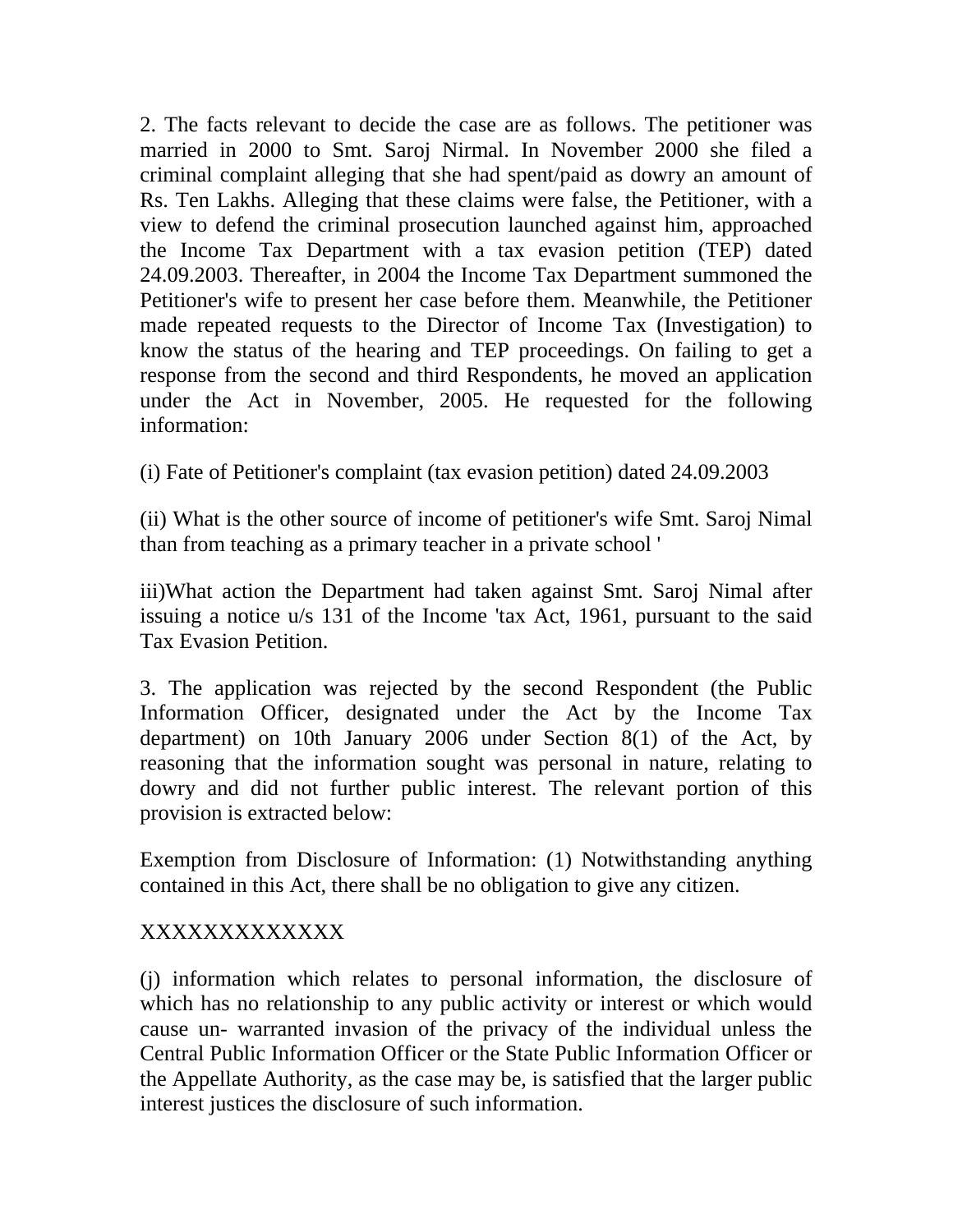4. The petitioner, thereafter, appealed to third Respondent- the Appellate Authority which too rejected his request to access the information. While doing so, not only did he reiterate section  $8(1)(j)$  as a ground for rejection but also observed that the information sought could also be denied under Section [8\(1\)\(h\)](javascript:fnOpenGlobalPopUp(), which is reproduced below:

(h) information which would impede the process of investigation or apprehension or prosecution of offenders

5. Against the order of the Appellate Authority, the petitioner filed a second Appeal on 1st March, 2006, before the Respondent No. 1, the Central Information Commission (hereafter 'the CIC') praying for setting aside the Orders of Respondent No. 2 and 3. The petitioner sought the following reliefs:

a) issue directions to Respondent No. 2 and 3 to furnish information,

b) to order an inquiry against Respondent's No. 2 and 3 for not implementing the Right to Information Act properly

c) to impose penalties and disciplinary action against Respondent No. 2 and 3 under Section [20](javascript:fnOpenGlobalPopUp() of the RTI Act and

d) to award cost of proceedings to be recovered from Respondent No. 2and3.

6. The CIC, on 8th May 2006 allowed the second appeal and set aside the rejection of information, and the exemption Clause 8(1) (j) cited by Respondents No. 2and3. The CIC further held that-

as the investigation on TEP has been conducted by DIT (Inv), the relevant report is the outcome of public action which needs to be disclosed. This, therefore, cannot be exempted  $u/s$  8(1) (j) as interpreted by the appellate authority. Accordingly, DIT (Inv) is directed to disclose the report as per the provision u/s 10(1) and (2), after the entire process of investigation and tax recovery, if any, is complete in every respect.

7. The Petitioner contends that the first Respondent was correct in allowing disclosure of information, by holding that Sections  $8(1)(i)$  did not justify withholding of the said information, but incorrectly applied Sec 8(1)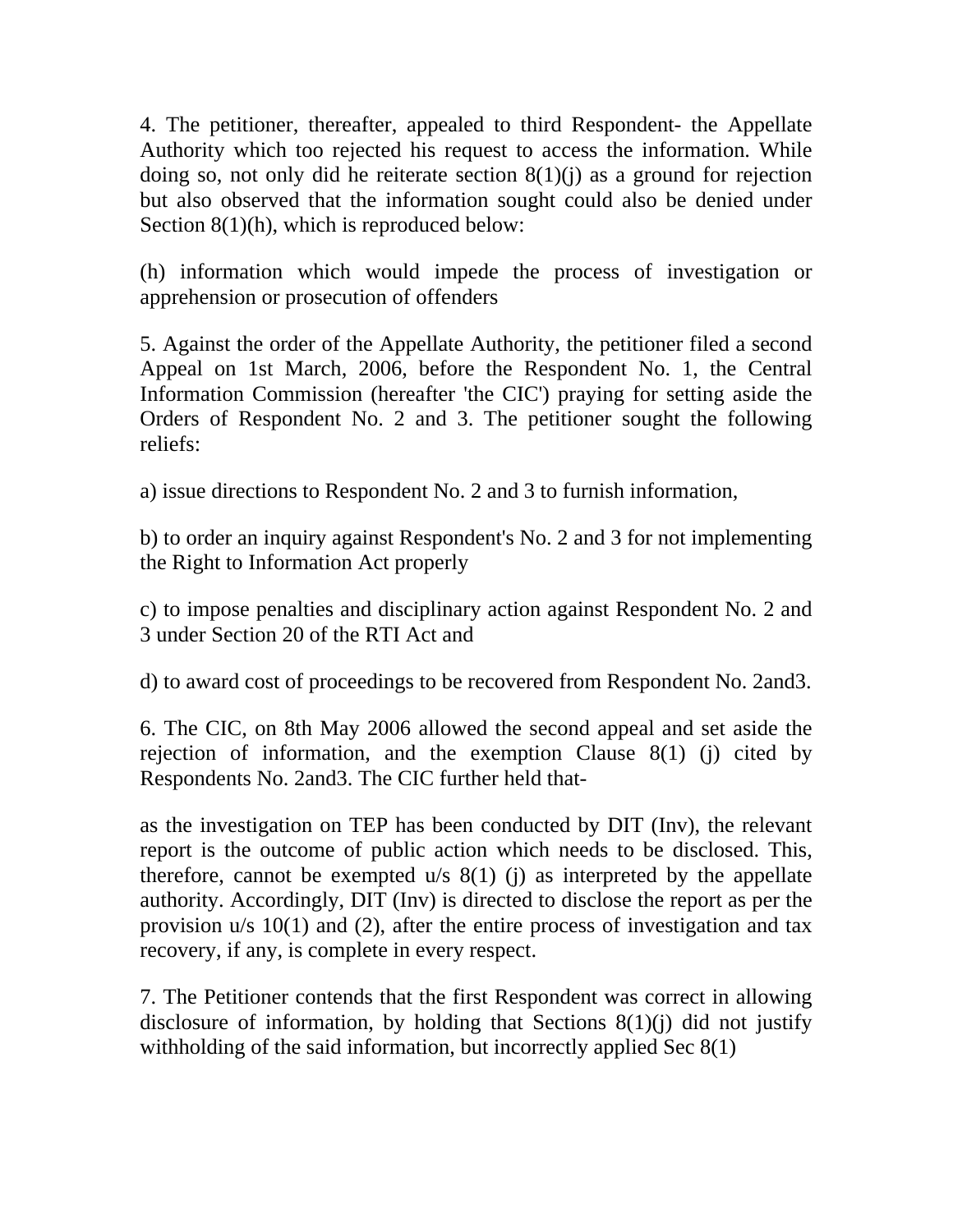(h) of the Act. He submits that the disclosure of the said information could not in any way impede the investigation process and that the Respondents have not given any reasons as to how such disclosure would hamper investigation. On the other hand, he contends, the information would only help in absolving himself from the false prosecution and criminal harassment. Moreover, he contends that under Section [10](javascript:fnOpenGlobalPopUp() of the Act nonexempt information could have been provided to him after severing it from the exempt information. He in fact applied to the second and third respondent under the aforesaid provision but was informed that the matter was still under investigation.

8. In August 2006 the petitioner filed a contempt petition before the CIC for non compliance of order dated 8th May 2006. Pursuant to this, the CIC asked the second and third respondent to take necessary action. The Petitioner also wrote a letter to the Chief Information Commissioner, seeking his indulgence for compliance of impugned order dated 8th May 2006. Pursuant to this, the first Respondent issued a notice to the other Respondents asking for comments with respect to non-compliance of the order and to show cause as to why a penalty should not be imposed as per Section [20](javascript:fnOpenGlobalPopUp() of the Act. On 15th February, 2007, the Petitioner again appealed to the first Respondent requesting him to impose penalties on the concerned officer of Income Tax Department (Investigation) for non compliance of the order of the Central Information Commission.

9. The petitioner in this writ petition requests this Court to partially quash the order of the first Respondent dated 8th May 2006 in so far as it directs disclosure after the entire process of investigation and tax recovery is completed; to direct the other respondents to forthwith supply the information sought; to direct the CIC to impose penalties under Section [20](javascript:fnOpenGlobalPopUp() and to compensate him for damages suffered due to non supply of information. It was urged that the CIC, after appreciating that there was no merit in the plea regarding applicability of Section [8\(1\)\(h\)](javascript:fnOpenGlobalPopUp(), and being satisfied, should have not imposed the condition regarding completion of proceedings, which could take years. Such power to restrict the access to information did not exist under the Act.

10. The second and third respondents, pursuant to an order of this Court aver that the Petitioner misconstrued letters sent by the Income Tax officer and the Director General of Income Tax in relation to the fact that the investigations are complete. They submit that although there was a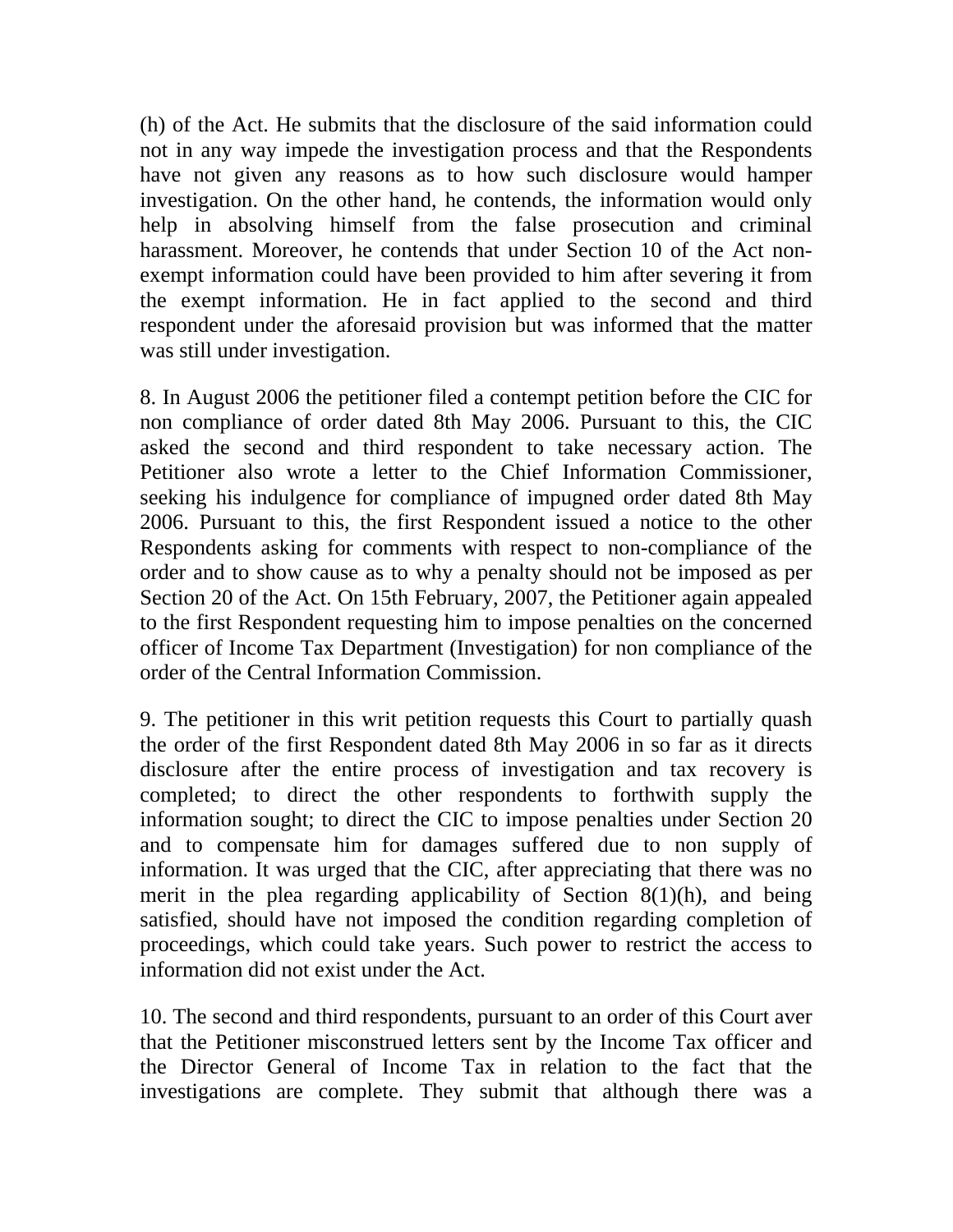preliminary investigation undertaken by the Income Tax officer, Delhi and a report was submitted pursuant to that, the Assessing officer has issued notices under section [148](javascript:fnOpenGlobalPopUp() of the Income Tax Act, 1961 and the investigation and procedures under the assessing Officer are yet to be completed. Learned Counsel Sonia Mathur, appearing on behalf of the Respondents submitted that, as per the directions of the CIC, the information sought would be supplied after 31st March 2008, after completion of investigation and recovery.

11. The Universal Declaration of Human Rights, adopted by the United Nations in 1948, assures, by Article [19](javascript:fnOpenGlobalPopUp(), everyone the right, 'to seek, receive and impart information and ideas through any media, regardless of frontiers'. In Secretary Ministry of Information and Broadcasting, Govt. of India and Orsv. Cricket Association of Bengal and Ors. 1995 (2) SCC 161] the Supreme Court remarked about this right in the following terms:

The right to freedom of speech and expression includes the right to receive and impart information. For ensuring the free speech right of the citizens of this country, it is necessary that the citizens have the benefit of plurality of views and a range of opinions on all public issues. A successful democracy posits an 'aware' citizenry. Diversity of opinions, views, ideas and ideologies is essential to enable the citizens to arrive at informed judgment on all issues touching them.

This right, to information, was explicitly held to be a fundamental right under Article  $19(1)(a)$  of the Constitution of India for the first time by Justice KK Mathew in State of UP v. Raj Narain, (1975) 4 SCC 428. This view was followed by the Supreme Court on a number of decisions and after public demand, the Right to Information Act, 2005 was enacted and brought into force.

12. The Act is an effectuation of the right to freedom of speech and expression. In an increasingly knowledge based society, information and access to information holds the key to resources, benefits, and distribution of power. Information, more than any other element, is of critical importance in a participatory democracy. By one fell stroke, under the Act, the maze of procedures and official barriers that had previously impeded information, has been swept aside. The citizen and information seekers have, subject to a few exceptions, an overriding right to be given information on matters in the possession of the state and public agencies that are covered by the Act. As is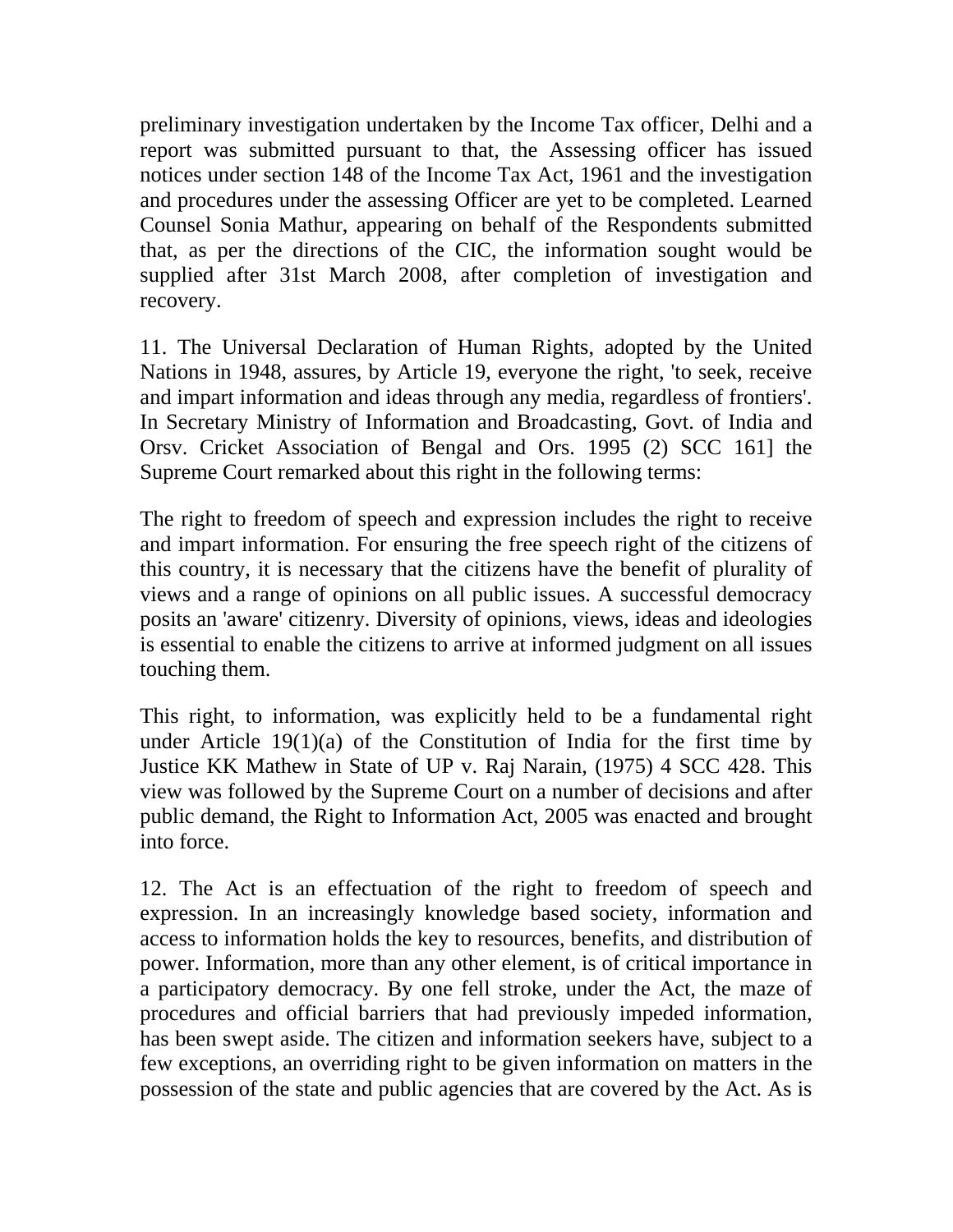reflected in its preambular paragraphs, the enactment seeks to promote transparency, arrest corruption and to hold the Government and its instrumentalities accountable to the governed. This spirit of the Act must be borne in mind while construing the provisions contained therein.

13. Access to information, under Section [3](javascript:fnOpenGlobalPopUp() of the Act, is the rule and exemptions under Section [8](javascript:fnOpenGlobalPopUp(), the exception. Section [8](javascript:fnOpenGlobalPopUp() being a restriction on this fundamental right, must therefore is to be strictly construed. It should not be interpreted in manner as to shadow the very right itself. Under Section [8](javascript:fnOpenGlobalPopUp(), exemption from releasing information is granted if it would impede the process of investigation or the prosecution of the offenders. It is apparent that the mere existence of an investigation process cannot be a ground for refusal of the information; the authority withholding information must show satisfactory reasons as to why the release of such information would hamper the investigation process. Such reasons should be germane, and the opinion of the process being hampered should be reasonable and based on some material. Sans this consideration, Section [8\(1\)\(h\)](javascript:fnOpenGlobalPopUp() and other such provisions would become the haven for dodging demands for information.

14. A rights based enactment is akin to a welfare measure, like the Act, should receive a liberal interpretation. The contextual background and history of the Act is such that the exemptions, outlined in Section [8](javascript:fnOpenGlobalPopUp(), relieving the authorities from the obligation to provide information, constitute restrictions on the exercise of the rights provided by it. Therefore, such exemption provisions have to be construed in their terms; there is some authority supporting this view ( See Nathi Devi v. Radha Devi Gupta 2005 (2) SCC 201; B. R. Kapoor v. State of Tamil Nadu 2001 (7) SCC 231 and V. Tulasamma v. Sesha Reddy 1977 (3) SCC 99). Adopting a different approach would result in narrowing the rights and approving a judicially mandated class of restriction on the rights under the Act, which is unwarranted.

14. In the present case, the orders of the three respondents do not reflect any reasons, why the investigation process would be hampered. The direction of the CIC shows is that the information needs to be released only after the investigation and recovery in complete. Facially, the order supports the petitioner's contention that the claim for exemption made by respondent Nos. 2 and 3 are untenable. Section [8\(1\)\(j\)](javascript:fnOpenGlobalPopUp() relates only to investigation and prosecution and not to recovery. Recovery in tax matters, in the usual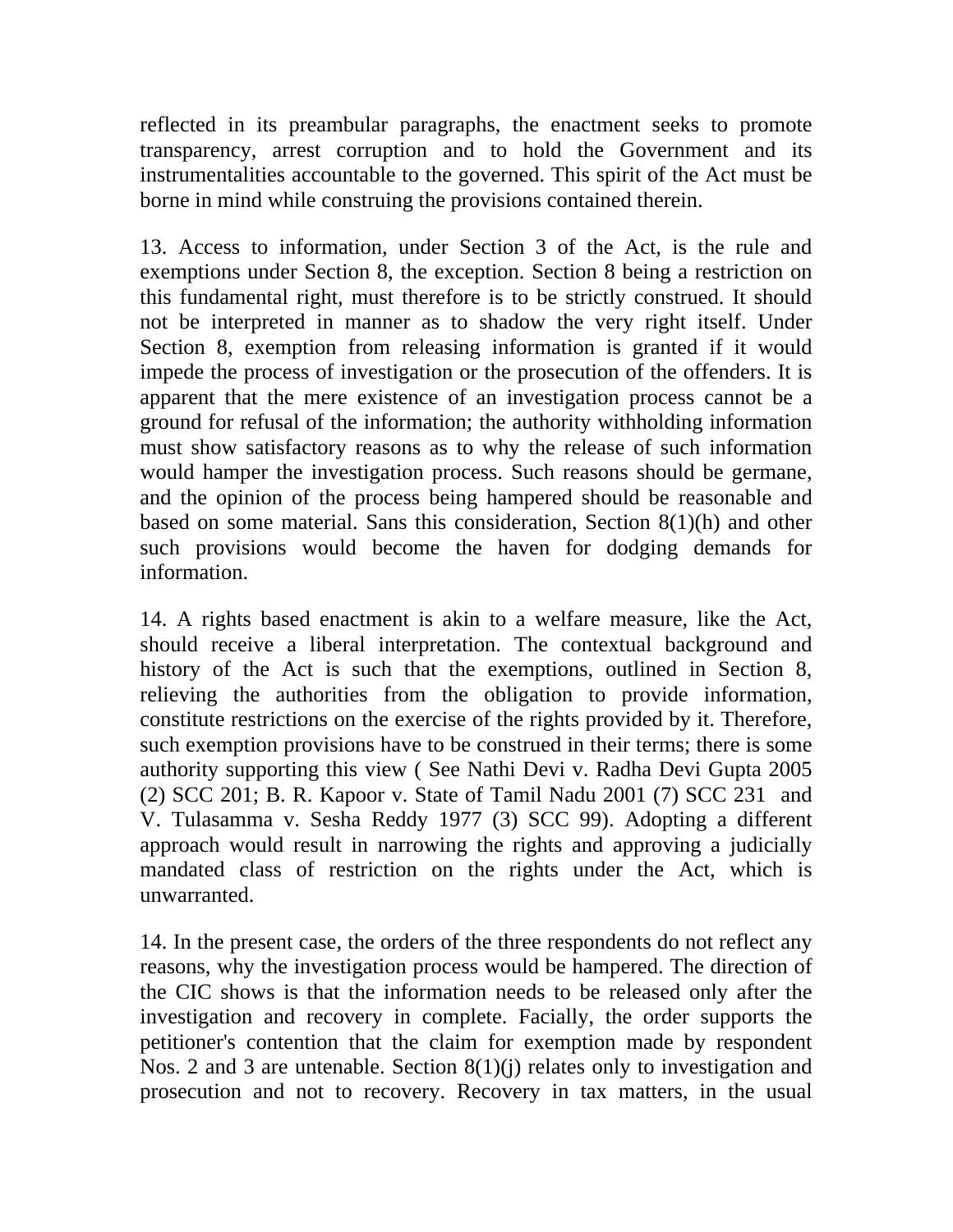circumstances is a time consuming affair, and to withhold information till that eventuality, after the entire proceedings, despite the ruling that investigations are not hampered by information disclosure, is illogical. The petitioner's grouse against the condition imposed by the CIC is all the more valid since he claims it to be of immense relevance, to defend himself in criminal proceedings. The second and third respondents have not purported to be aggrieved by the order of CIC as far as it directs disclosure of materials; nor have they sought for its review on the ground that the CIC was misled and its reasoning flawed. Therefore, it is too late for them to contend that the impugned order contains an erroneous appreciation of facts. The materials available with them and forming the basis of notice under the Income Tax act is what has to be disclosed to the petitioner, i.e the information seeker.

15. As to the issue of whether the investigation has been complete or not, I think that the authorities have not applied their mind about the nature of information sought. As is submitted by the Petitioner, he merely seeks access to the preliminary reports investigation pursuant to which notices under Sections [131,](javascript:fnOpenGlobalPopUp() [143\(2\)](javascript:fnOpenGlobalPopUp(), [148](javascript:fnOpenGlobalPopUp() of the Income Tax have been issued and not as to the outcome of the investigation and reassessment carried on by the Assessing Officer. As held in the preceding part of the judgment, without a disclosure as to how the investigation process would be hampered by sharing the materials collected till the notices were issued to the assesse, the respondents could not have rejected the request for granting information. The CIC, even after overruling the objection, should not have imposed the condition that information could be disclosed only after recovery was made.

16. In view of the foregoing discussion the order of the CIC dated 8th May 2006 in so far as it withholds information until tax recovery orders are made, is set aside. The second and third respondents are directed to release the information sought, on the basis of the materials available and collected with them, within two weeks.

17. This Court takes a serious note of the two year delay in releasing information, the lack of adequate reasoning in the orders of the Public Information Officer and the Appellate Authority and the lack of application of mind in relation to the nature of information sought. The materials on record clearly show the lackadaisical approach of the second and third respondent in releasing the information sought. However, the Petitioner has not been able to demonstrate that they malafidely denied the information